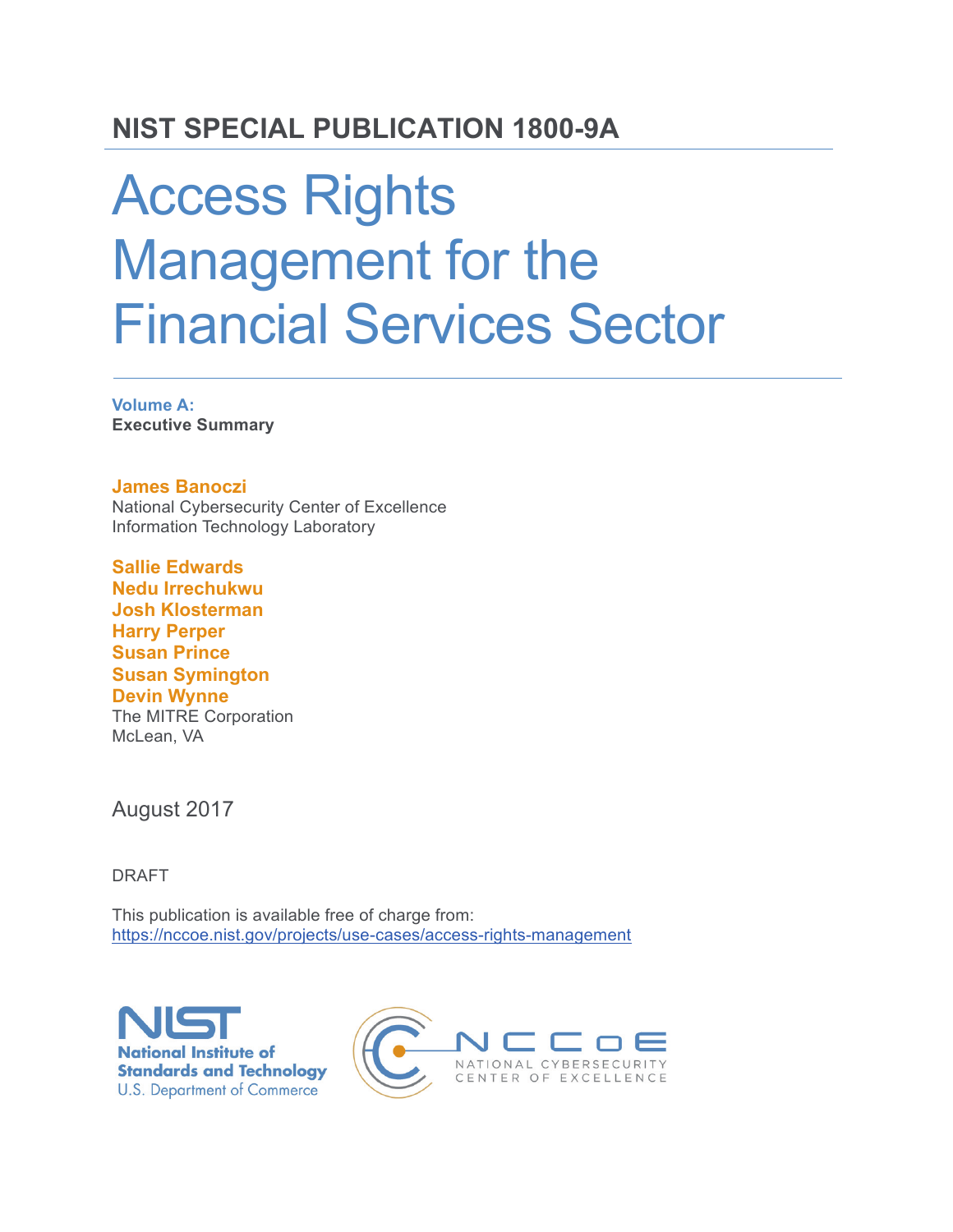# Executive Summary

- **The NCCoE** has developed an example implementation that demonstrates ways in which a financial services company can improve their information system security by limiting employee access to only the information they need to do their job, at the time they need it, and nothing more. Essentially, enabling a company to give the right person the right access to the right resources at the right time.
- 7 Specifically, this project provides an example solution that describes how to execute changes and coordinate employee access to data and systems quickly, simultaneously, and consistently—and in accordance with corporate access policies.
- Today's threat landscape has created ever-increasing challenges for financial services companies as they work to protect important financial assets and customer data. Financial services companies are under a high and sustained level of attack, in some instances experiencing a direct loss. Costs associated with these cyber attacks are growing and have reached an average loss of one million 14 dollars per incident.<sup>[\\*](#page-1-0)</sup>
- **Complicating efforts to protect important data is the highly complex infrastructure that established**  financial services companies must manage. Disparate, legacy systems that run on different operating platforms are difficult to manage and ensure appropriate levels of access management.
- 18 To combat these challenges, various regulatory organizations, such as the FFIEC as well as other federal, state, and other industry organizations, have developed a range of compliance mandates for financial services companies. As an example, financial services companies should apply the principles of least privilege to grant employee access to systems and data. This guide acknowledges 22 these compliance requirements.
- **A properly implemented and administered Access Rights Management (ARM) system can help your**  organization meet compliance requirements, limit opportunity for and reduce the damage of an attack, and improve enforcement of enterprise information system access policies.

# **CHALLENGE**

- Managing user access in a fast-moving industry such as the financial services sector requires frequent
- changes to user identity and role information and to user access profiles for systems and data. Employees
- using these various ARM systems may lack methods to coordinate access across the corporation effectively
- to ensure that ARM changes are executed consistently throughout the enterprise. This inconsistency is
- inefficient and can result in security risks. See Section 1.3 for the risk factors addressed by the solution.
- Many financial services companies use ARM systems that are fragmented and controlled by numerous
- departments. For example, changes to user identity and role information should be managed by an ARM
- system within the Human Resources department; changes to user access profiles may be managed by IT
- system administrators; and changes to user access profiles for specific resources or data may be managed
- by still other systems under the control of various business unit managers.
- In collaboration with experts from the financial services sector and technology collaborators that provided
- <span id="page-1-0"></span>the requisite equipment and services, we developed representative use-case scenarios to describe user

 $\overline{a}$ \* *Kapersky Lab Report 2017, New Technologies, New Cyberthreats: Analyzing the state of IT Security in financial sector* [https://go.kaspersky.com/rs/802-IJN-240/images/Financial\\_Survey\\_Report\\_eng\\_final.pdf](https://go.kaspersky.com/rs/802-IJN-240/images/Financial_Survey_Report_eng_final.pdf)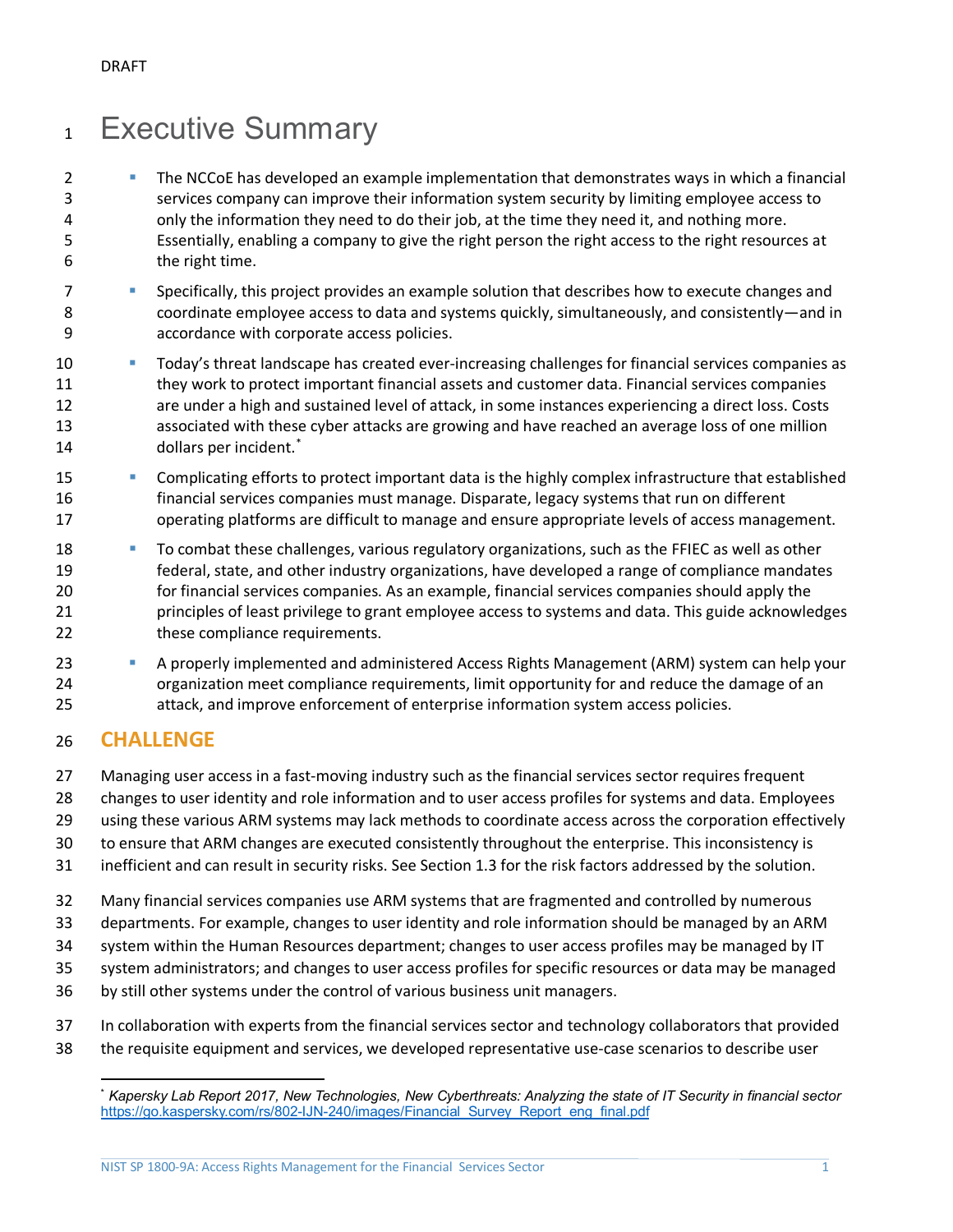#### DRAFT

- access security challenges based on normal day-to-day business operations. The use cases include user
- access changes (e.g., promotion or transfer between departments), new user onboarding, and employees
- leaving an institution.

## **SOLUTION**

 The NCCoE developed an ARM system that executes and coordinates changes across the enterprise ARM systems to change the employee's access for all data and systems quickly, simultaneously, and consistently,

according to corporate access policies. The example implementation provides timely management of access

changes and reduces the potential for errors. It also enhances the security of the directories. Generally, an

ARM system enables an institution to give the right person the right access to the right resources at the

right time. The ARM reference design and example implementation are described in this NIST Cybersecurity

- "Access Rights Management" practice guide.
- Financial services companies can use some or all of the guide to implement an ARM system. The guide
- references NIST guidance and industry standards, including the Federal Financial Institutions Examination
- Council Cybersecurity Assessment Tool (FFIEC CAT). The NCCoE used commercial, standards-based products
- that are readily available and interoperable with commonly used IT infrastructure and investments. We

built an environment that simulates a financial services company's infrastructure. The infrastructure

includes the typical network segmentation and IT components (i.e., virtual infrastructure, directories, etc.).

Simulated financial systems (banking and loan operations systems) further illustrate the solution.

- The NCCoE reference design includes the following capabilities:
- A single system that is capable of interacting with multiple existing access management systems for a complete picture of access rights within the organization
- Secure communications between all components
- **Automated logging, reporting, and alerting of identity and access management events across the** enterprise
- **Ad hoc reporting to answer management, performance, and security questions** 6
- Support for multiple access levels for the ARM system (e.g., administrator, operator, viewer)
- Protection from the introduction of new attack vectors into existing systems
- A complement to, rather than replacement of, existing security infrastructure

 While we have used a suite of commercial products to address this challenge, this guide does not endorse these particular products, nor does it guarantee compliance with any regulatory initiatives. Your

organization's information security experts should identify the products that will best integrate with your

existing tools and IT system infrastructure. Your organization can adopt this solution or one that adheres to

these guidelines in whole, or you can use this guide as a starting point for tailoring and implementing parts

of a solution.

### **BENEFITS**

The NCCoE's practice guide to address Access Rights Management for the financial services sector can help

your organization: